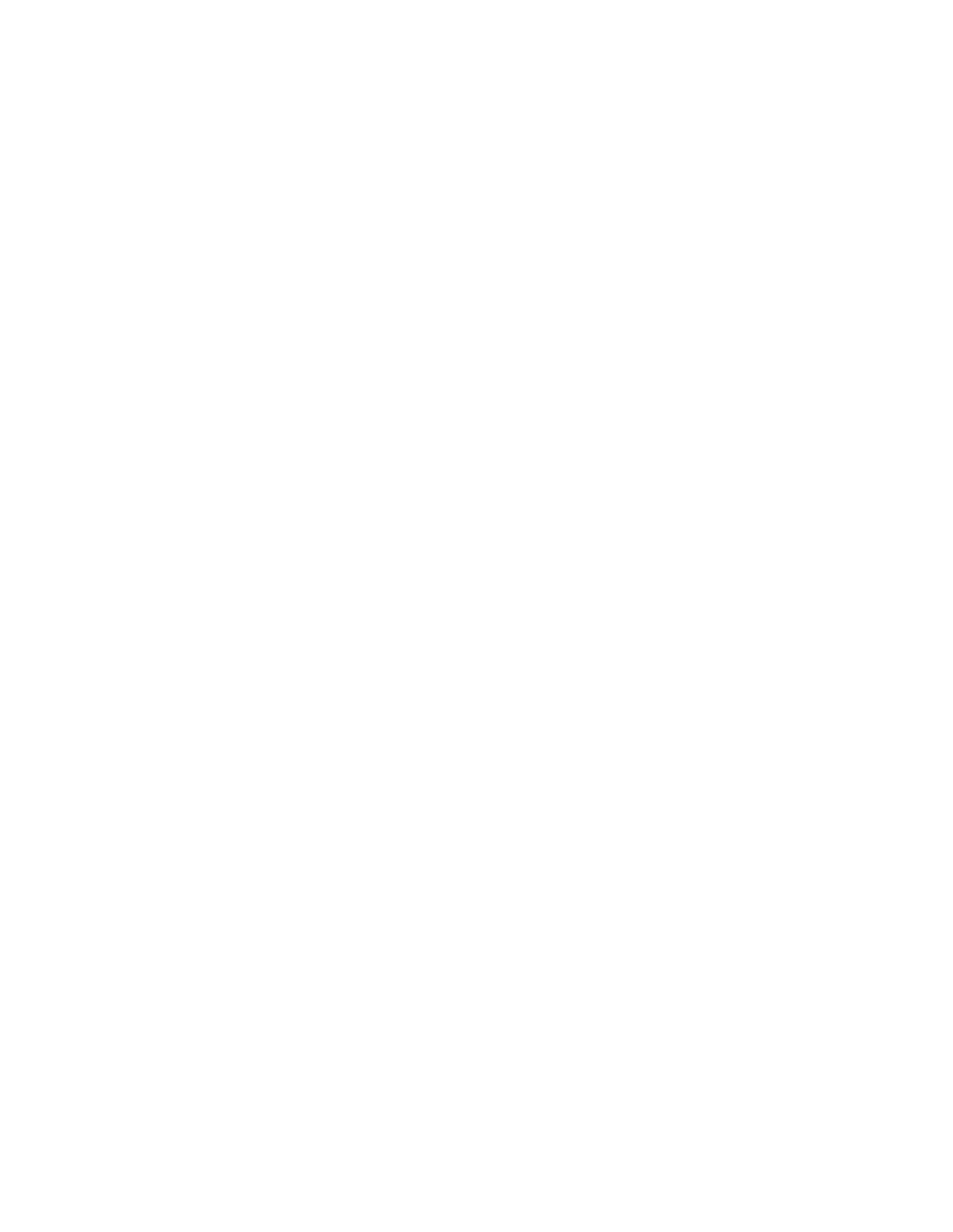# **System Impact Study Agreement**

| THIS AGREEMENT is made and entered into this day of                                         | by and<br>20          |
|---------------------------------------------------------------------------------------------|-----------------------|
| between                                                                                     | ("Interconnection     |
| Customer"), and                                                                             | , a municipal utility |
| existing under the laws of the State of Minnesota, ("Area EPS Operator"). Interconnection   |                       |
| Customer and Area EPS Operator each may be referred to as a "Party," or collectively as the |                       |
| "Parties."                                                                                  |                       |

#### **RECITALS**

**WHEREAS**, the Interconnection Customer is proposing to develop a Distributed Energy Resource (DER) or generating capacity addition to an existing DER consistent with the Interconnection Application completed by the Interconnection Customer

on  $(date)$ ; and

**WHEREAS**, the Interconnection Customer desires to interconnect the DER with the Area EPS Operator's Electric System; S

**WHEREAS**, the Interconnection Customer has requested the Area EPS Operator to perform a System Impact Study to assess the impact of interconnecting the DER with the Area EPS Operator's Electric System, and potential Affected System(s);

**NOW, THEREFORE**, in consideration of, and subject to, the mutual covenants contained herein the Parties agreed as follows:

- 1. When used in this Agreement, with initial capitalization, the terms specified shall have the meanings indicated, or the meanings specified, in the Municipal Minnesota Distributed Energy Resources Interconnection Process (M‐MIP).
- 2. The Interconnection Customer elects and the Area EPS Operator shall cause to be performed a System Impact Study consistent with the M‐MIP. The scope of a System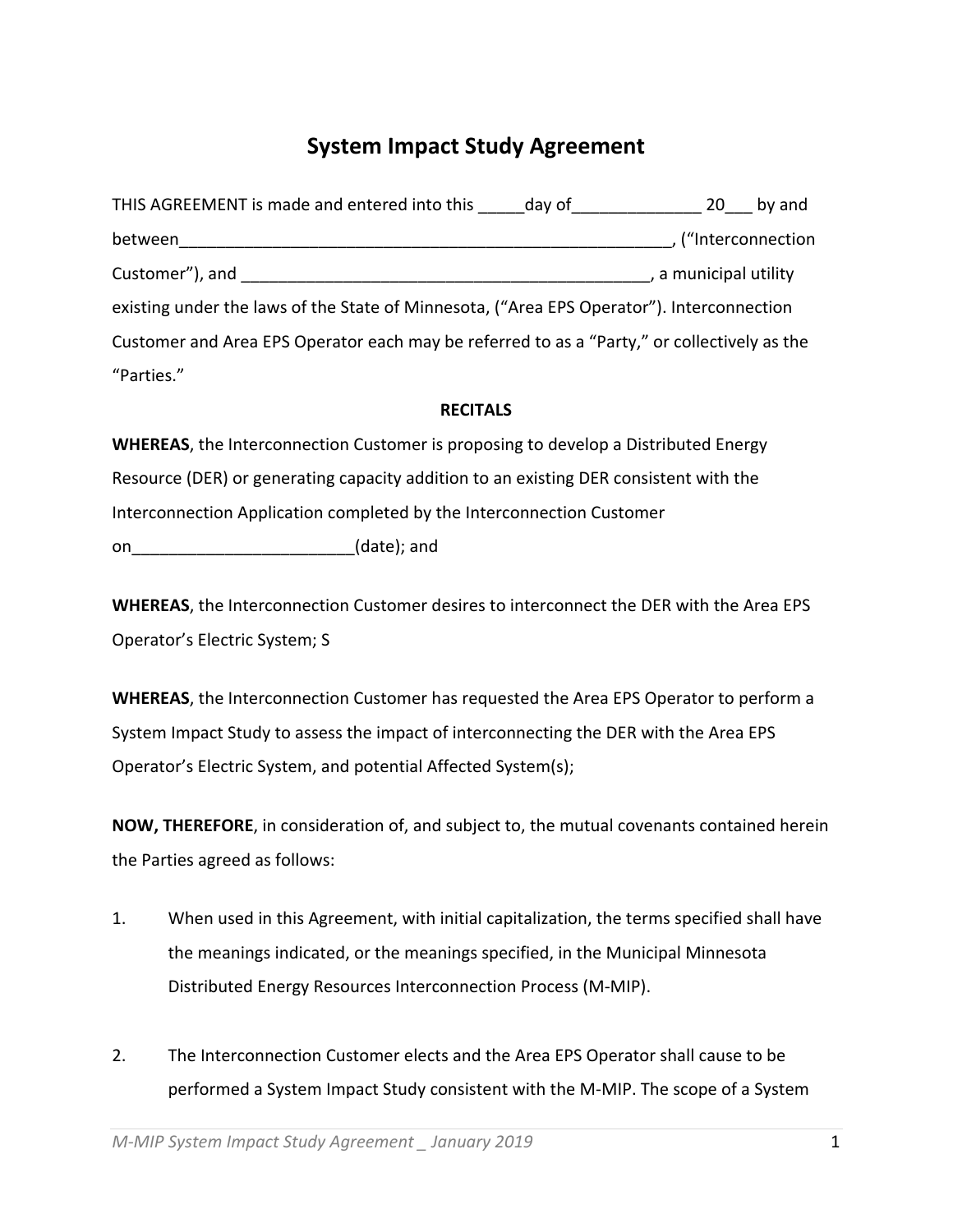Impact Study shall be subject to the assumptions set forth in this Agreement; including Attachment A.

- 3. A System Impact Study will be based upon the technical information provided by Interconnection Customer in the Interconnection Application. The Area EPS Operator reserves the right to request additional technical information from the Interconnection Customer as may reasonably become necessary consistent with Good Utility Practice during the course of the System Impact Study.
- 4. A System Impact Study may, as necessary, consist of a short circuit analysis, a stability analysis, a power flow analysis, voltage drop and flicker studies, protection and set point coordination studies, and grounding reviews. A System Impact Study shall state the assumptions upon which it is based, state the results of the analyses, and provide the requirement or potential impediments to providing the requested interconnection service, including a preliminary indication of the cost and length of time that would be necessary to correct any problems identified in those analyses and implement the interconnection. A System Impact Study shall provide a list of facilities that are required as a result of the Interconnection Application and non‐binding good faith estimates of cost responsibility and time to construct. A Facilities Study may be required to identify all possibilities of facility upgrades, cost estimates and estimate of construction time.
- 5. A distribution System Impact Study shall incorporate a distribution load flow study, an analysis of equipment interrupting ratings, protection coordination study, voltage drop and flicker studies, protection and set point coordination studies, grounding reviews, and the impact on electric system operation, as necessary.
- 6. If the System Impact Study determines Affected Systems may be affected, a separate Transmission System Impact Study may be required. All Affected Systems shall be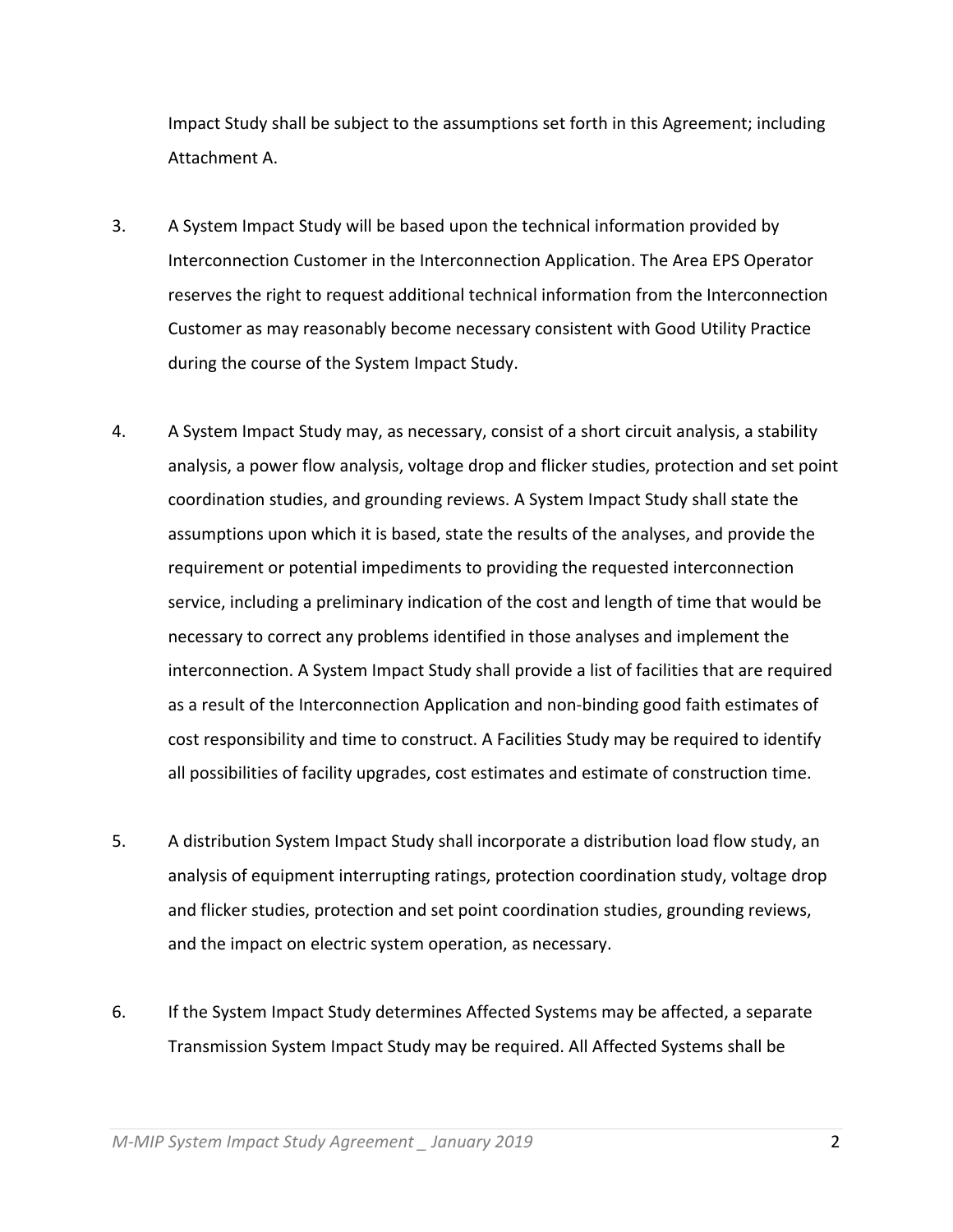afforded an opportunity to review and comment upon a System Impact Study that indicates potential adverse system impacts on their electric systems.

- 7. If the Area EPS Operator uses a queuing procedure for sorting or prioritizing projects and their associated cost responsibilities for any required Network Upgrades, the System Impact Study shall consider all Distributed Energy Resources (and with respect to Section 7.3 below, any identified Upgrades associated with such higher queued interconnection) that, on the date the System Impact Study is commenced.
	- 7.1. Are directly interconnected with the Area EPS Operator's Electric System; or
	- 7.2. Are interconnected with Affected Systems and may have an impact on the proposed interconnection; and
	- 7.3. Have a pending higher queued Interconnection Application to interconnect with the Area EPS Operator's Electric System.
- 8. A deposit of the equivalent of the good faith estimated cost of a System Impact Study shall be required from the Interconnection Customer when the signed Agreement is provided to the Area EPS Operator.
- 9. Any study fees shall be based on the Area EPS Operator's actual costs and include a summary of professional time. An invoice shall be sent to the Interconnection Customer within twenty (20) Business Days after the study is completed and delivered.
- 10. The Interconnection Customer must pay any study costs that exceed the deposit without interest, within twenty (20) Business Days, on receipt of the invoice or resolution of any dispute. If the deposit exceeds the invoiced fees, the Area EPS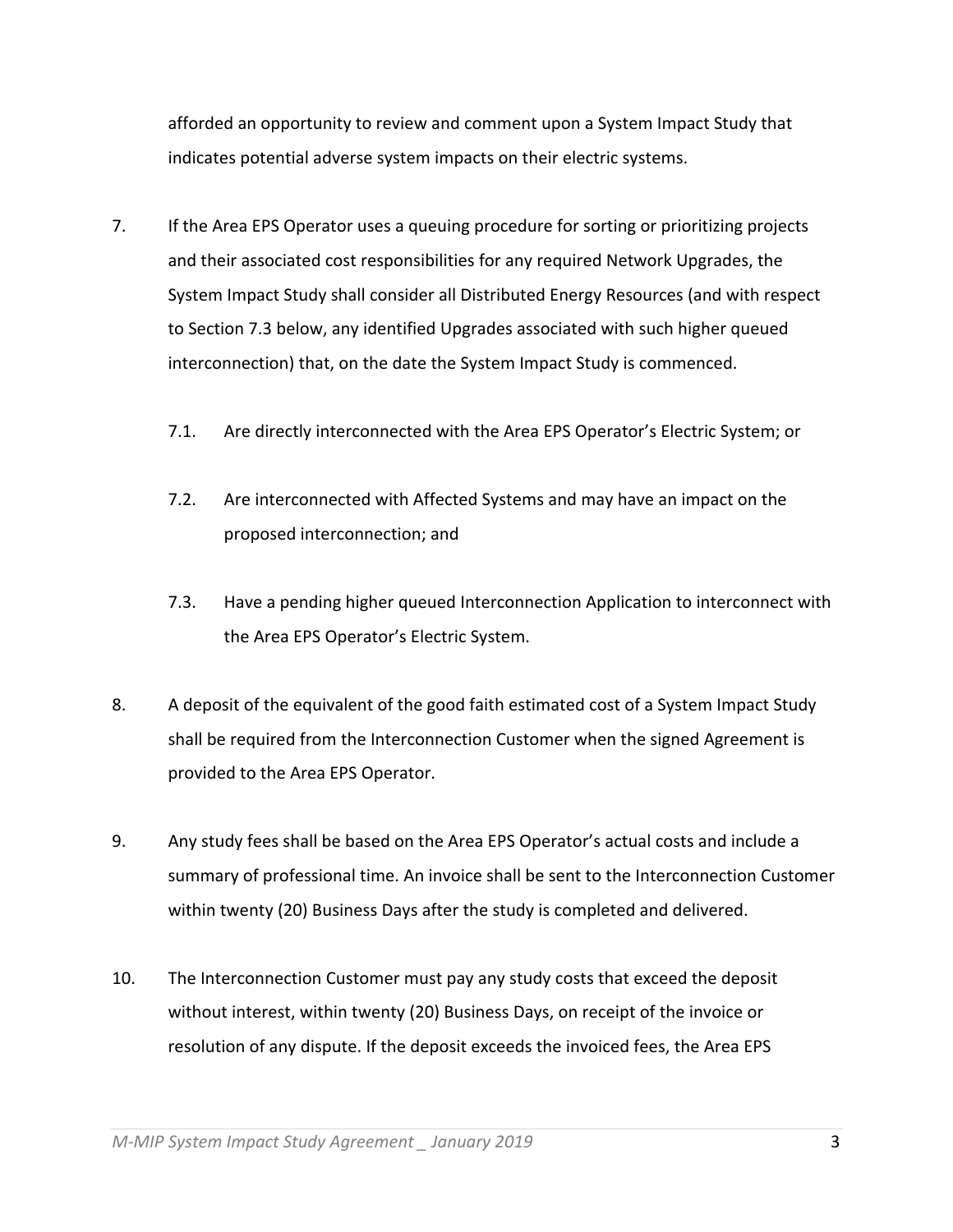Operator shall refund such excess within twenty (20) Business Days of the invoice without interest.

11. Governing Law, Regulatory Authority, and Rules

The validity, interpretation and enforcement of this Agreement and each of its provisions, shall be governed by the laws of the State of Minnesota. This Agreement is subject to all Applicable Laws and Regulations. Each Party expressly reserves the right to seek changes in, appeal, or otherwise contest any laws, orders, or regulations of a Governmental Authority.

#### 12. Amendment

The Parties may amend this Agreement by a written instrument duly executed by both Parties.

#### 13. No Third‐Party Beneficiaries

This Agreement is not intended to and does not create rights, remedies, or benefits of any character whatsoever in favor of any persons, corporations, associations, or entities other than the Parties, and the obligations herein assumed are solely for the use and benefit of the Parties, their successors in interest and where permitted, their assigns.

#### 14. Waiver

- 14.1. The failure of a Party to this Agreement to insist, on any occasion, upon strict performance of any provision of this Agreement, will not be considered a waiver of any obligation, right, or duty of, or imposed upon, such Party.
- 14.2. Any waiver at any time by either Party of its rights with respect to this Agreement shall not be deemed a continuing waiver or a waiver with respect to any other failure to comply with any other obligation, right, duty of this Agreement. Termination or default of this Agreement for any reason by the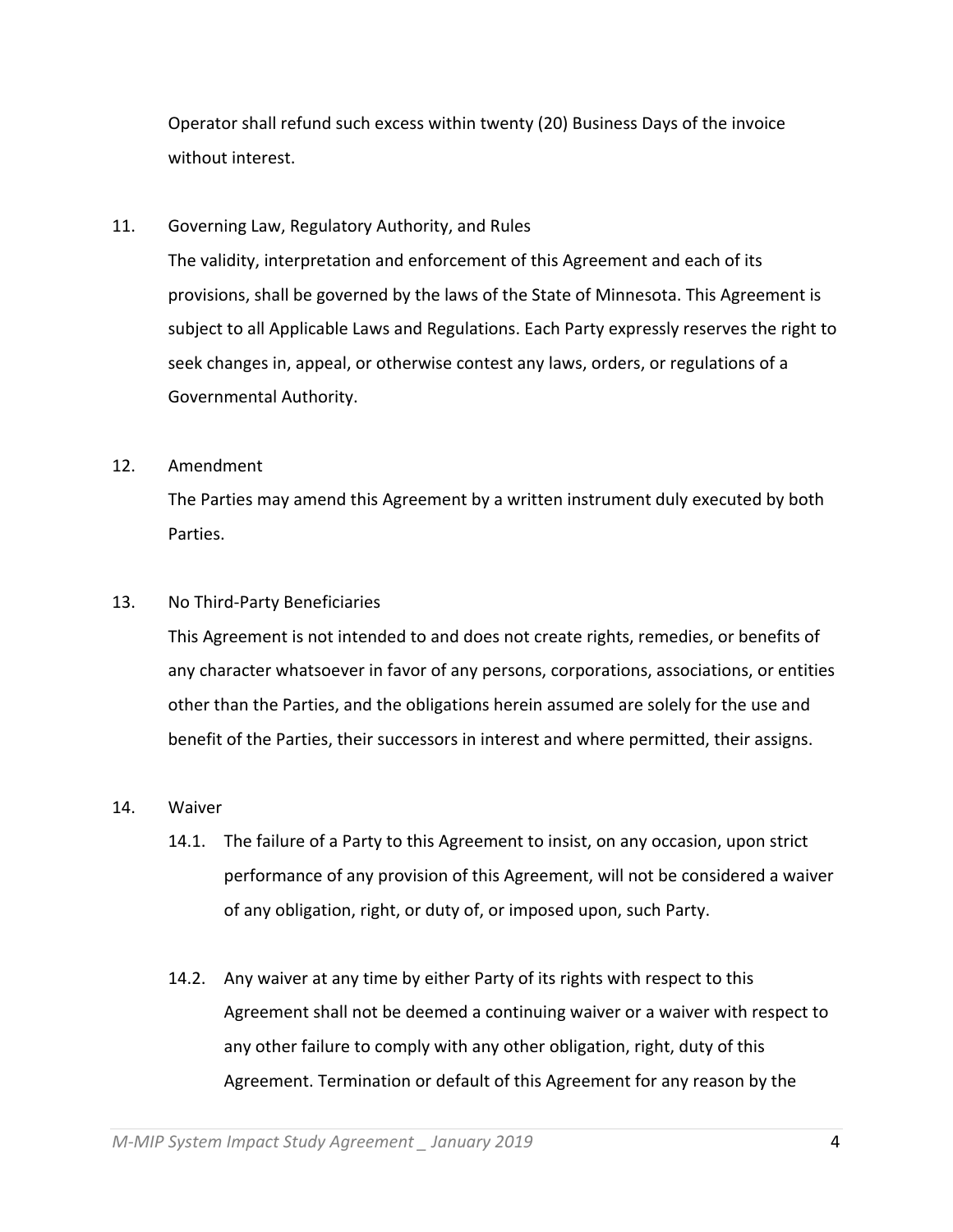Interconnection Customer, shall not constitute a waiver of the Interconnection Customer's legal rights to obtain an interconnection from the Area EPS Operator. Any waiver of this Agreement shall, if requested, be provided in writing.

#### 15. Multiple Counterparts

This Agreement may be executed in two or more counterparts, each of which is deemed an original but all constitute one and the same instrument.

#### 16. No Partnership

This Agreement shall not be interpreted or construed to create an association, joint venture, agency relationship, or partnership between the Parties, or to impose any partnership obligation or partnership liability upon either Party. Neither Party shall have any right, power or authority to enter into any agreement or undertaking for, or act on behalf of, or to act as or be an agent or representative of, or to otherwise bind, the other Party.

## 17. Severability

If any provision or portion of this Agreement shall for any reason be held or adjudged to be invalid or illegal or unenforceable by any court of competent jurisdiction or other Governmental Authority, (1) such portion or provision shall be deemed separate and independent, (2) the Parties shall negotiate in good faith to restore, insofar as practicable, the benefits to each Party that were affected by such ruling, and (3) the remainder of this Agreement shall remain in full force and effect.

## 18. Subcontractors

18.1. Nothing in this Agreement shall prevent a Party from utilizing the services of any subcontractor as it deems appropriate to perform its obligations under this Agreement; provided, however, that each Party shall require its subcontractors to comply with all applicable terms and conditions of this Agreement, in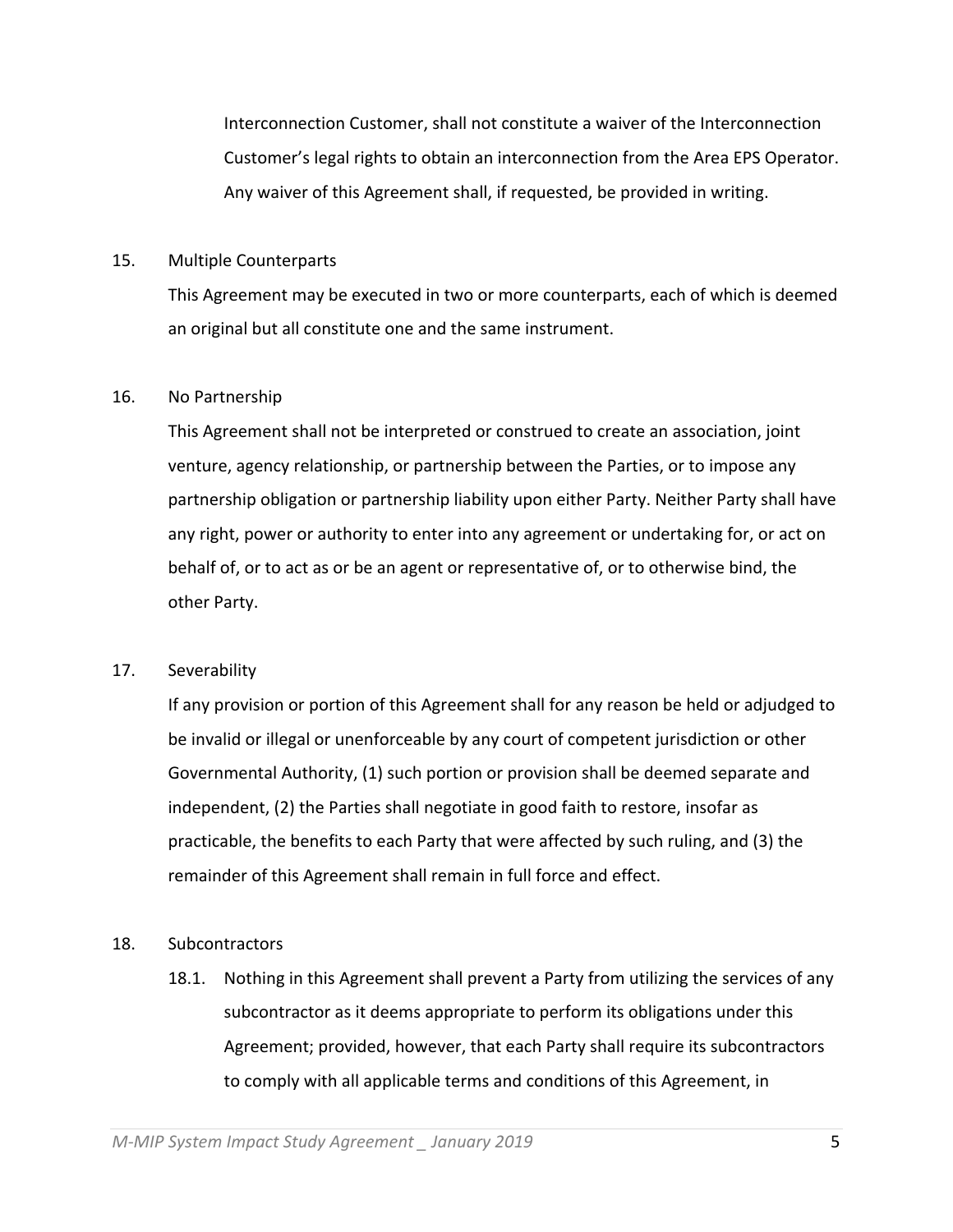providing such services and each Party shall remain primarily liable to the other Party for the performance of such subcontractor.

- 18.2. The creation of any subcontract relationship shall not relieve the hiring Party of any of its obligations under this Agreement. The hiring Party shall be fully responsible to the other Party for the acts or omissions of any subcontractor the hiring Party hires, as if no subcontract had been made; provided, however, that in no event shall the Area EPS Operator be liable for the actions or inactions of the Interconnection Customer or thier subcontractors with respect to obligations of the Interconnection Customer under this Agreement. Any applicable obligation imposed by this Agreement, upon the hiring Party, shall be equally binding upon, and shall be construed as having application to, any subcontractor of such Party.
- 18.3. The obligations under this article will not be limited in any way by any limitation of subcontractor's insurance.
- 19. Inclusion of Area EPS Operator Tariffs and Rules

The interconnection services provided under this Agreement, shall at all times, be subject to the terms and conditions set forth in the tariff schedules and rules applicable to the electric service provided by the Area EPS Operator, which tariff schedules and rules are hereby incorporated into this Agreement by this reference. Notwithstanding any other provisions of this Agreement, the Area EPS Operator shall have the right to unilaterally change rates, charges, classification, service, tariff, or rule or any agreement relating thereto. The Interconnection Customer shall have the right to protest any such change through the Area EPS Operator's dispute resolution process, pursuant to the Area EPS Operator's rules and regulations.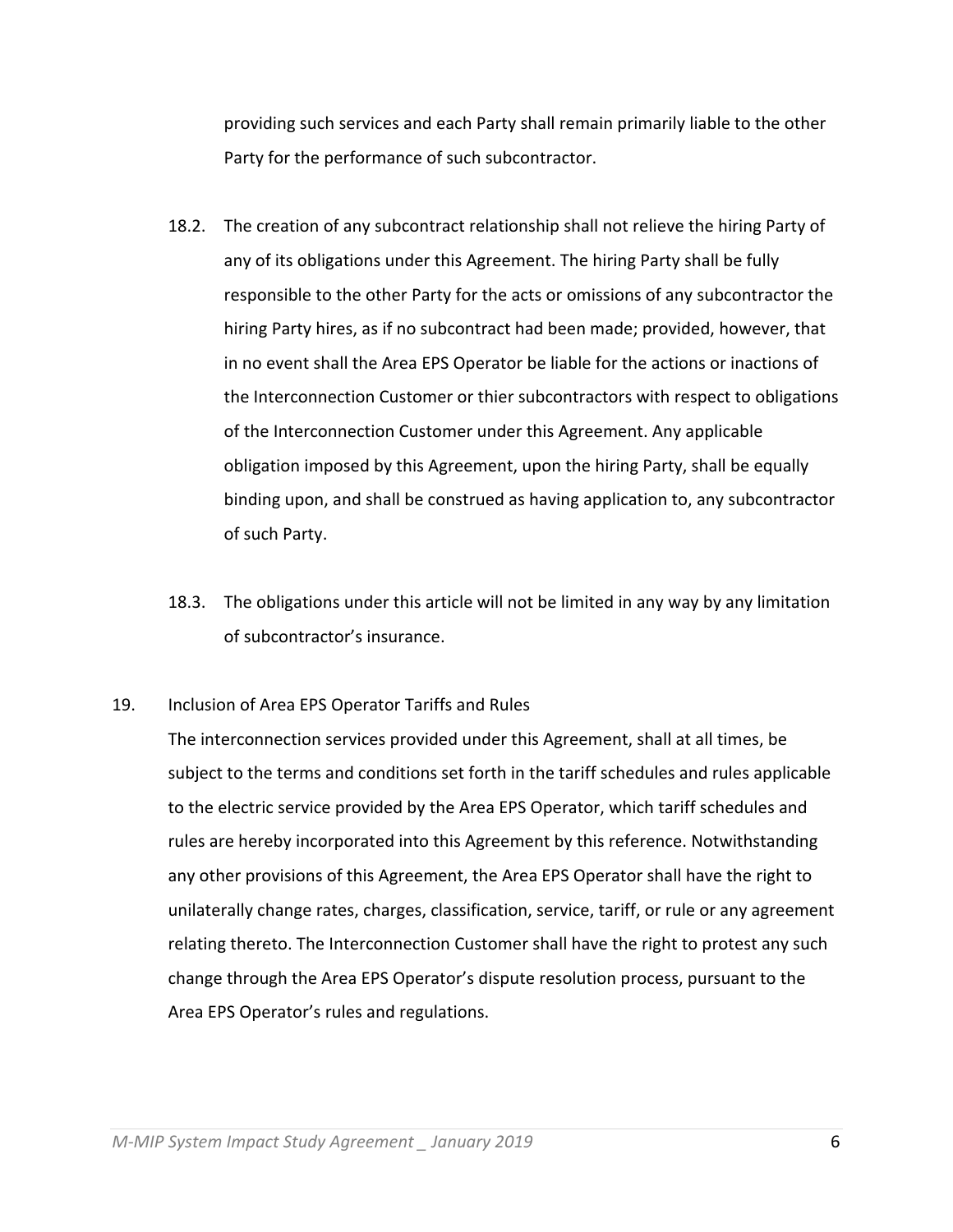**IN WITNESS THEREOF**, the Parties have caused this Agreement to be duly executed by their duly authorized officers or agents on the day and year first above written.

Name of Area EPS Operator **Name of Interconnection Customer** 

(Signature) (Signature)

(Title) (Title)